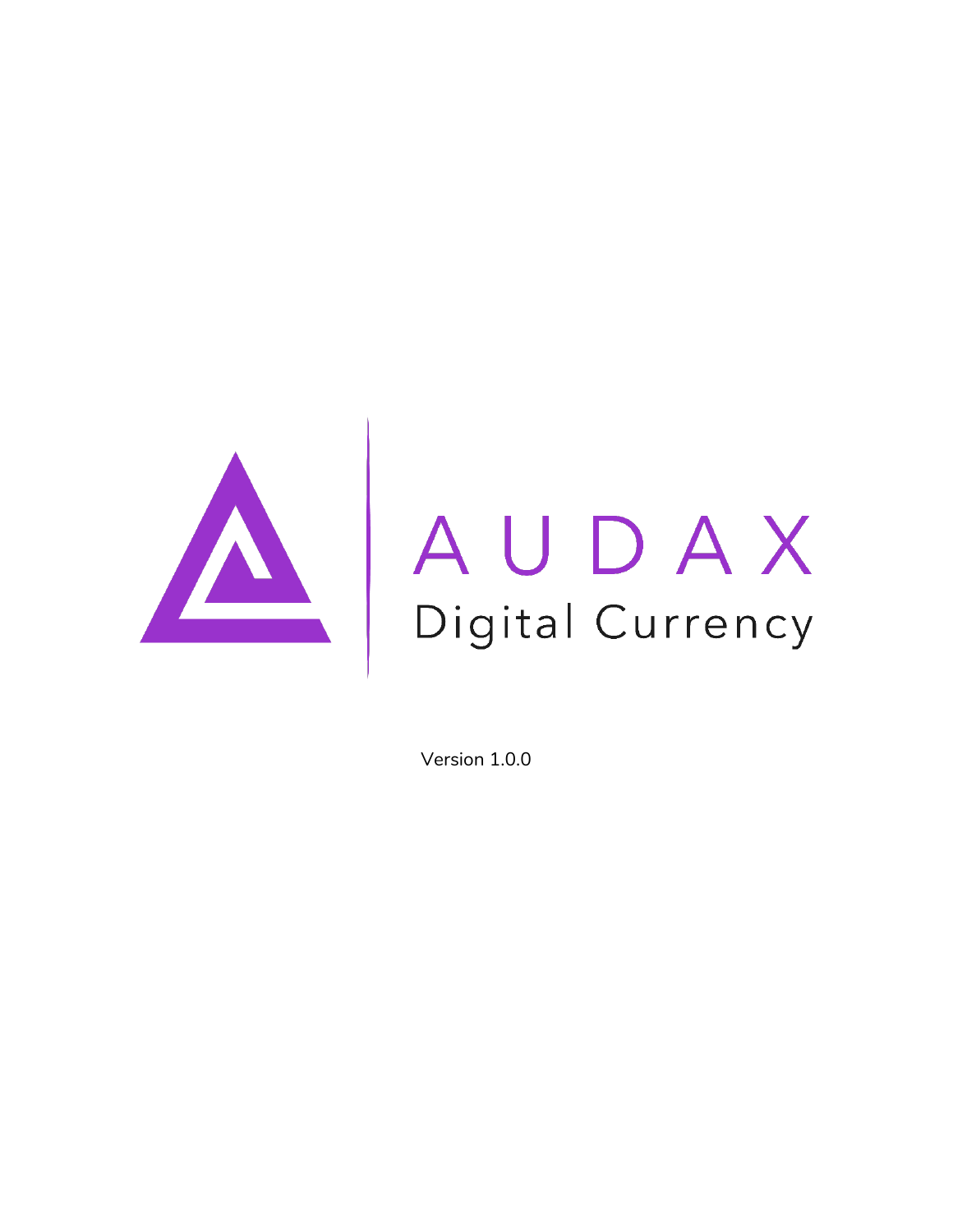# Introduction/Abstract

The AUDAX Project is a coordinated and dedicated push towards the enablement of the mass adoption of cryptocurrency in ecommerce, in order that the potential benefits of digital payments become a reality to both merchant and buyer alike. The project's main tool in this venture is its cryptocurrency, AUDAX.

AUDAX brings fast, secure digital payment to the ecommerce industry, without negative disruption to how merchants receive their funds or how buyers access, acquire or spend cryptocurrency.

At the same time, AUDAX provides incentives to owners of nodes that support its network, including special incentives for owners of special nodes ("Masternodes") which play a greater role in the security, stability and functionality of the network.

This paper attempts to acquaint the reader with the specific problems that the AUDAX Project seeks to solve, particularly in the area of ecommerce.

WE, THE DEVELOPMENT TEAM OF AUDAX, HEREBY ASSERT THAT THE CONTENT OF THIS WHITEPAPER IS ITS WORK, EXCEPT FOR CONTENT THAT IS CONTAINED HEREIN FOR THE PURPOSE OF REFERENCE. WHERE THESE OCCUR, CARE HAS BEEN TAKEN TO ENSURE THAT THE SOURCE OF SUCH CONTENT IS INCLUDED AND ACKNOWLEDGED, AND NO CONTENT HAS BEEN INTENTIONALLY INCLUDED AND NOT ACKNOWLEDGED.

### The Challenge

According to Transparency Market Research

[\(https://www.transparencymarketresearch.com/pressrelease/cryptocurrency](https://www.transparencymarketresearch.com/pressrelease/cryptocurrency-market.htm)[market.htm\)](https://www.transparencymarketresearch.com/pressrelease/cryptocurrency-market.htm), the value of the global cryptocurrency market was US\$574.3 million in 2017, and this is expected to rise to US\$6702.1 million by the end of 2025, with a Compound Annual Growth Rate (CAGR) of 13.3% during this period.

This growth is mainly hinged on the development of blockchain technologies that offer a trustless option for payment systems, as well as extremely low transaction fees (in some cases, none) in cryptocurrency transactions. Compared with fees in traditional currency transactions, this is a huge boost for commerce. Additionally, blockchain-based transactions offer a high level of cryptographybacked security as well as the fact that there is a greater degree of transparency of transactions - and though some would argue against it, there is the immutability of data on the blockchain.

The global ecommerce industry, on the other hand, is expected to hit \$4.8 trillion USD in sales by 2021, with an estimated 2.1 billion shoppers expected to purchase goods and services online.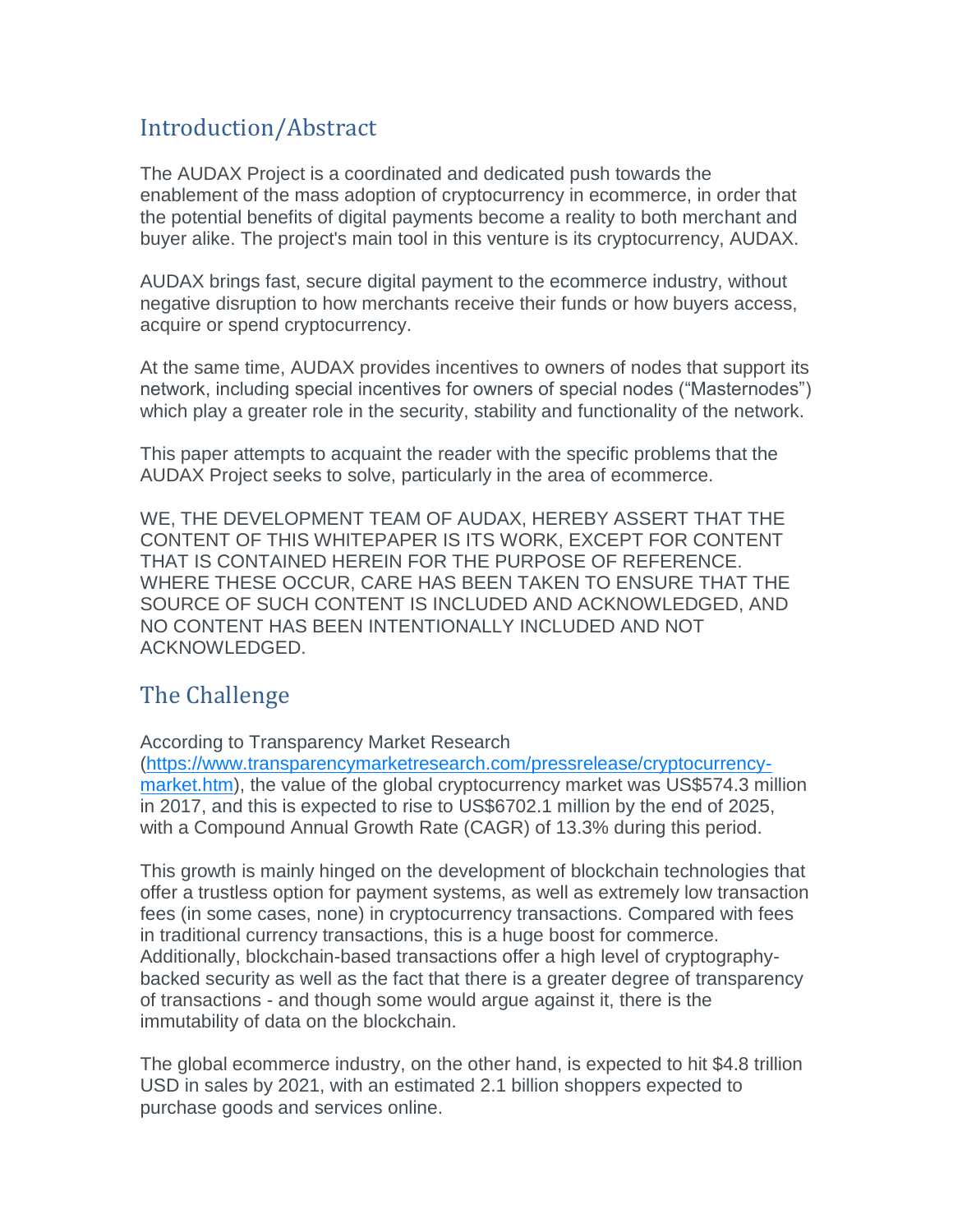





Most payments for goods and services in the ecommerce industry are done using credit cards or other services such as PayPal, Apple Pay, Stripe and an increasing number of others. No matter the actual payment method, one thing they all share is the fact that these traditional methods of payment charge higher transaction fees, when compared to compared to cryptocurrency payments. As examples, Visa and Mastercard charge an amount that includes a fee + a percentage of the purchase, with Visa charging 1.51% + \$0.10 for a swiped consumer credit card. PayPal charges 2.9% + \$0.30 per transaction. Stripe charges merchants a 2.9% + \$0.30 fee (after first \$1 million), and a \$15 chargeback fee.

Compared to cryptocurrency transactions, the merchant and consumer stand to save a lot more by paying much lower fees.

### The AUDAX Solution

While offering a viable payment alternative, AUDAX restricts disruption only to the method of ecommerce payments and not to merchant routines, or preferred end-currency. In other words: while providing merchants with a new method of payment collection which is cheaper and more secure than traditional methods, AUDAX ensures that in so doing, merchants do not need to go through a steep learning curve. Furthermore, the AUDAX roadmap item of an ecommerce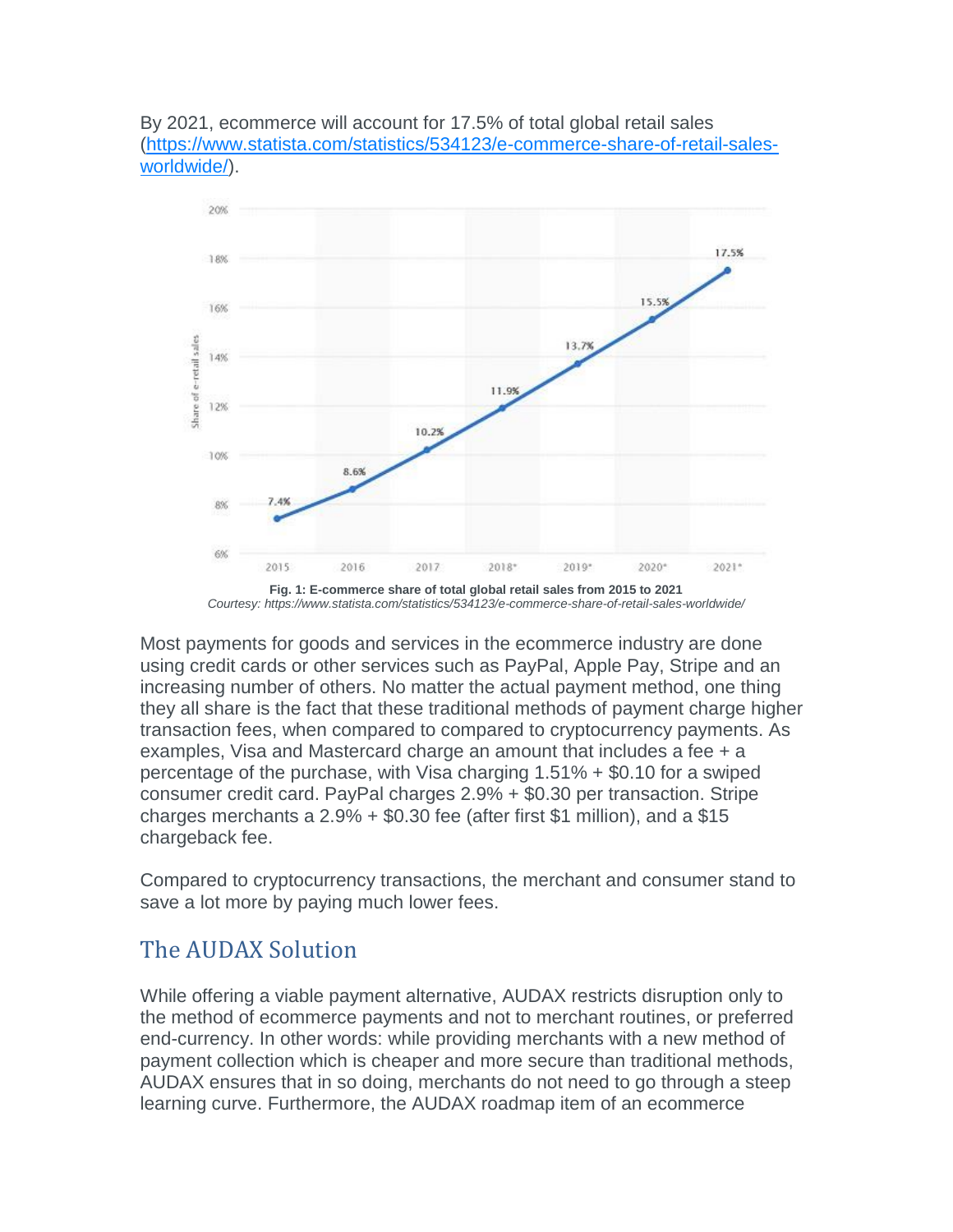marketplace will ensure that merchants can continue to receive payments in their preferred way in the back-end, while upfront, they are exposed to millions of potential buyers who are willing and happy to pay for their goods and services with cryptocurrency.

On the consumer side, the consumer side, the AUDAX marketplace will offer buyers an opportunity to purchase goods and services from a huge array of sellers who are happy to take advantage of lower fees and accept cryptocurrency.

# The AUDAX Marketplace

A major milestone in the AUDAX roadmap is development and implementation of an ecommerce marketplace. This is a key component of the AUDAX vision to facilitate and encourage the adoption of cryptocurrency in ecommerce.

Once fully implemented, the AUDAX marketplace will have both buyers and sellers exchange goods and services for cryptocurrency, in addition to fiat. However, for buyers of who choose to make payment using the AUDAX currency, there will be significant discounts on items sold in the marketplace.

For the sellers, their choice of currency for their final settlement will remain their own preference - while facilitating the acceptance of cryptocurrency on the frontend, the marketplace will ensure that this payment is translated to the merchant's currency of choice in final settlement, ensuring there is no disruption to final settlements, while disrupting the traditional concept of fiat-only payments.

# AUDAX Masternode Sharing

Another milestone in the AUDAX roadmap is a service to enable AUDAX holders to own shares of Masternodes and receive a portion of the rewards paid out to those Masternodes. The required collateral for running an AUDAX Masternode is 150,000 coins. For those users who own only a portion of this, they will have an opportunity own a share of a Masternode for as little as 3,000 coins and receive rewards according to the percentage of shares in a Masternode that they own.

This will be a web-based, fully-automated service, which could at some point in the future, be scaled up to include offering masternode-sharing services for other coins. However, the primary focus of the service will always be towards holders of AUDAX.

### AUDAX Specifications

AUDAX is a Proof-of Stake (PoS) digital currency. Other than the regular nodes that make up the its network, AUDAX also offers incentivized ownership of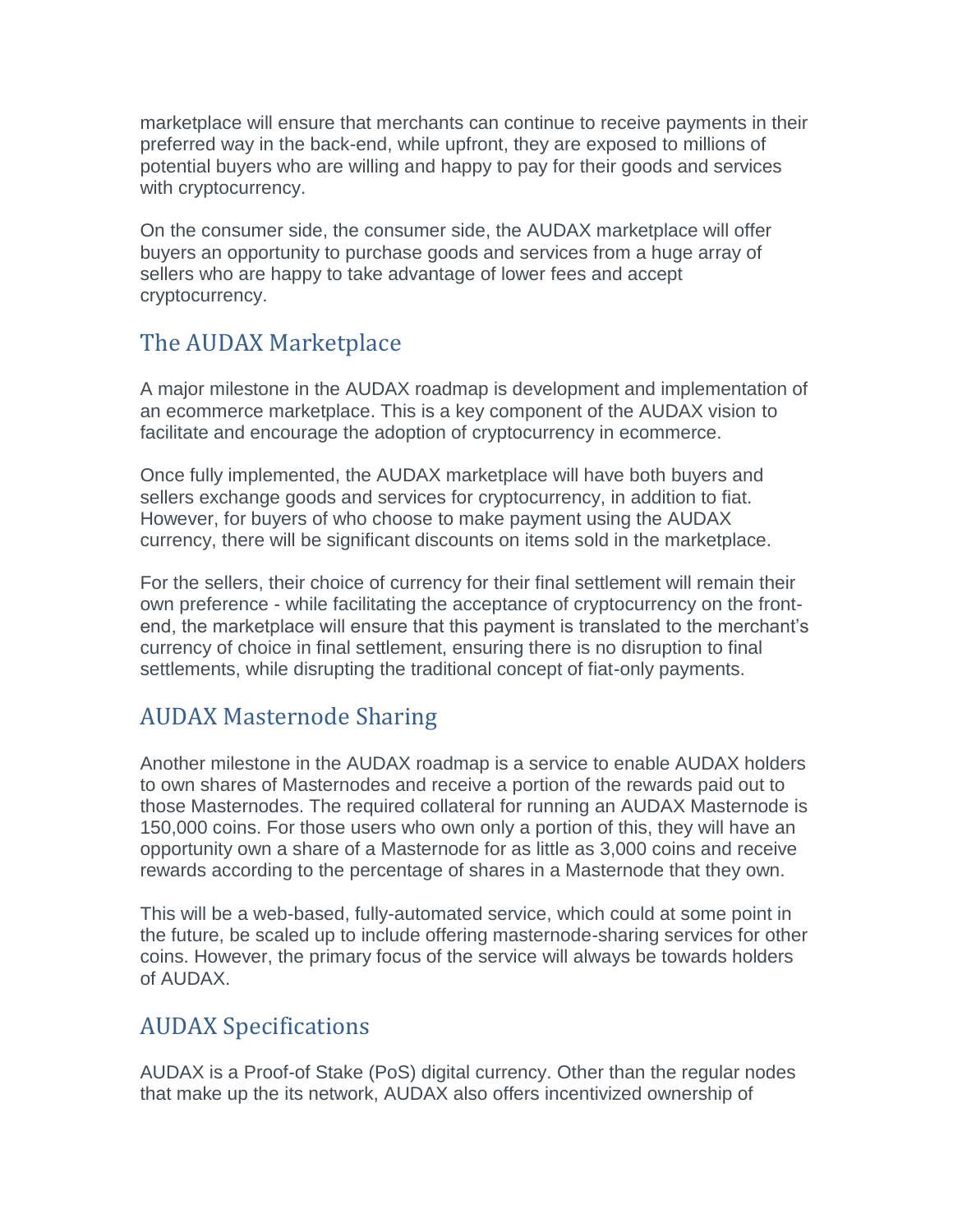special nodes (referred to as Masternodes) that more specially complement the security and stability of the network.

- **Consensus Protocol:** 100% Proof of Stake 3.0
- **Hash Type:** SHA256
- **Block time:** 60 seconds
- **Difficulty Retargeting:** Every block
- **Maturity:** 50 blocks
- **Minimum Staking Age:** 3 hours
- **Max supply:** 200 million
- **Block reward:** 20 coins
- **Masternode reward:** 8 coins
- **PoS reward:** 8 coins
- **Governance/Development:** 4 coins
- **Masternode Collateral:** 150,000 coins

## Initial Distribution

There will be a total premined amount of 3.25% of the total supply. 1.975% of the total supply will be made available at launch to investors interested in staking or owning masternodes to help support the network. 1.275% of the total supply will go to the Audax Development fund.

# Emission/Inflation

Coin emission will be at a steady rate of 10,520,000 coins per year. AUDAX is a new coin and there is no "swap" with any existing coin, so at the end of the first year the existing supply will be 10,520,00 coins. Because of this fact, inflation will be high initially but steadily reduce year after year - as stated above, the emission rate is fixed until the maximum supply is reached.

# On-Chain Governance

Using blockchain-based social consensus, Masternode owners will be able to vote on the disbursal of funds in ways that are beneficial to the AUDAX network and eco-system. Approved funds are allocated directly to the initiators of proposals in a decentralized manner.

Proposals for changes are submitted in monthly cycles, at a cost to the proposer of 25 AUDAX per proposal. Once a proposal is submitted to the blockchain, Masternode owners can vote on such proposals, and proposals that have total net yes votes (total "yes" votes - total "no" votes) greater than or equal to 10% of the total number of Masternodes are funded, or in the case of proposal for code changes, those changes are queued to be implemented.